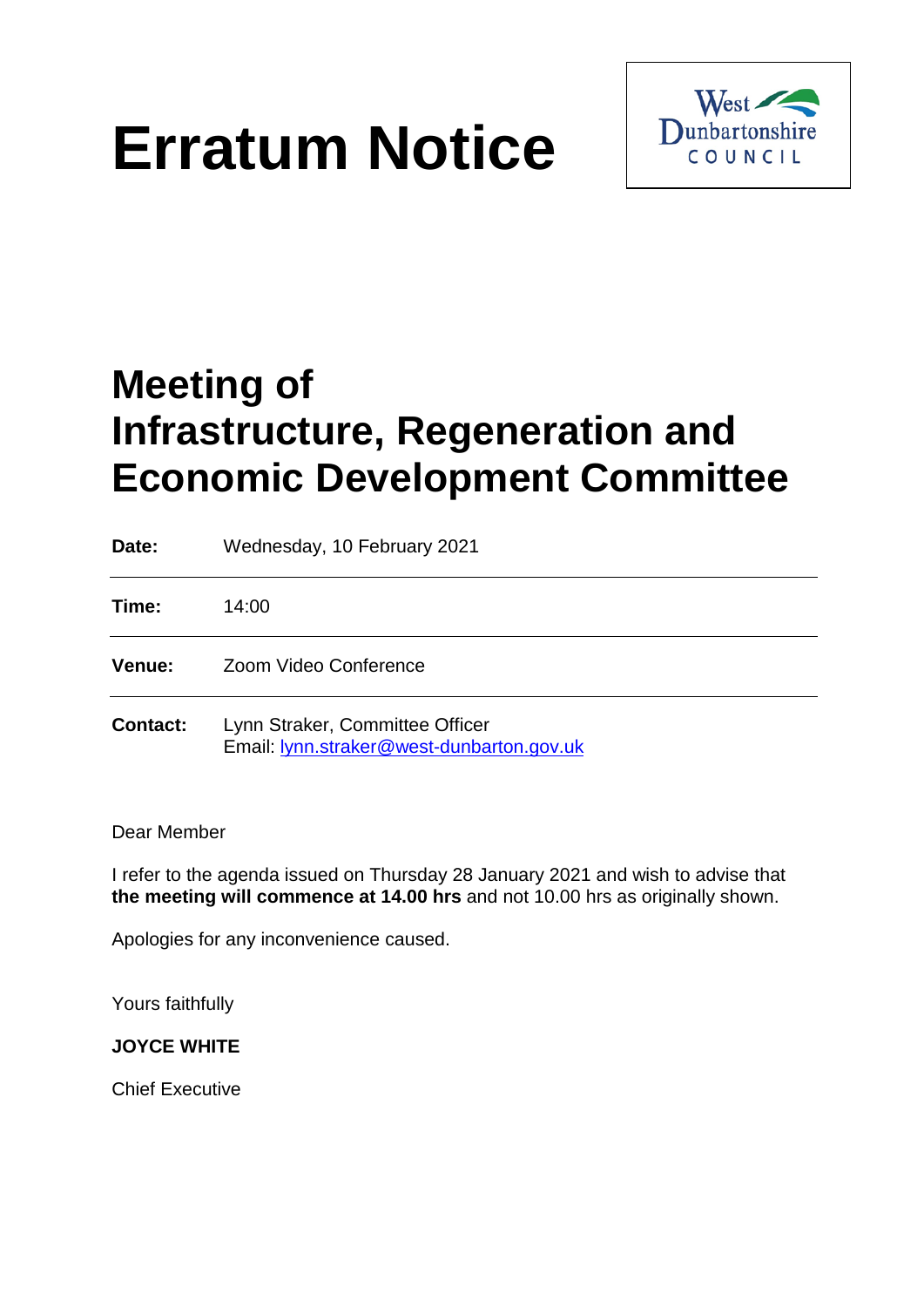Distribution:-

Councillor Iain McLaren (Chair) Councillor Gail Casey Councillor Karen Conaghan Councillor Diane Docherty Provost William Hendrie Councillor Caroline McAllister Councillor David McBride Councillor Jonathan McColl Councillor Marie McNair Councillor John Mooney Councillor Lawrence O'Neill Councillor Martin Rooney

All other Councillors for information

Chief Executive Chief Officer – Regulatory and Regeneration

Date of issue: 01 February 2021

#### **Audio Streaming**

Please note: the sound from this meeting may be recorded for live and subsequent audio streaming via the Council's internet site. At the start of the meeting, the Chair will confirm if all or part of the meeting is being audio streamed.

Audio recordings of the meeting (including the attendance or contribution of any party participating or making a contribution) will be published on the Council's website and the Council's host's webcast/audio stream platform.

You should be aware that the Council is a Data Controller under the General Data Protection Regulation. Data collected during this audio stream will be retained in accordance with the Council's **Privacy Notice**<sup>\*</sup> and Retention Schedules including, but not limited to, for the purpose of keeping historical records and making those records available via the Council's internet site.

If you have any queries regarding this and, in particular, if you believe that use and/or storage of any particular information would cause, or be likely to cause, substantial damage or distress to any individual, please contact Peter Hessett, Strategic Lead – Regulatory on 01389 - 737800.

\*http://www.west-dunbarton.gov.uk/privacy/privacy-notice/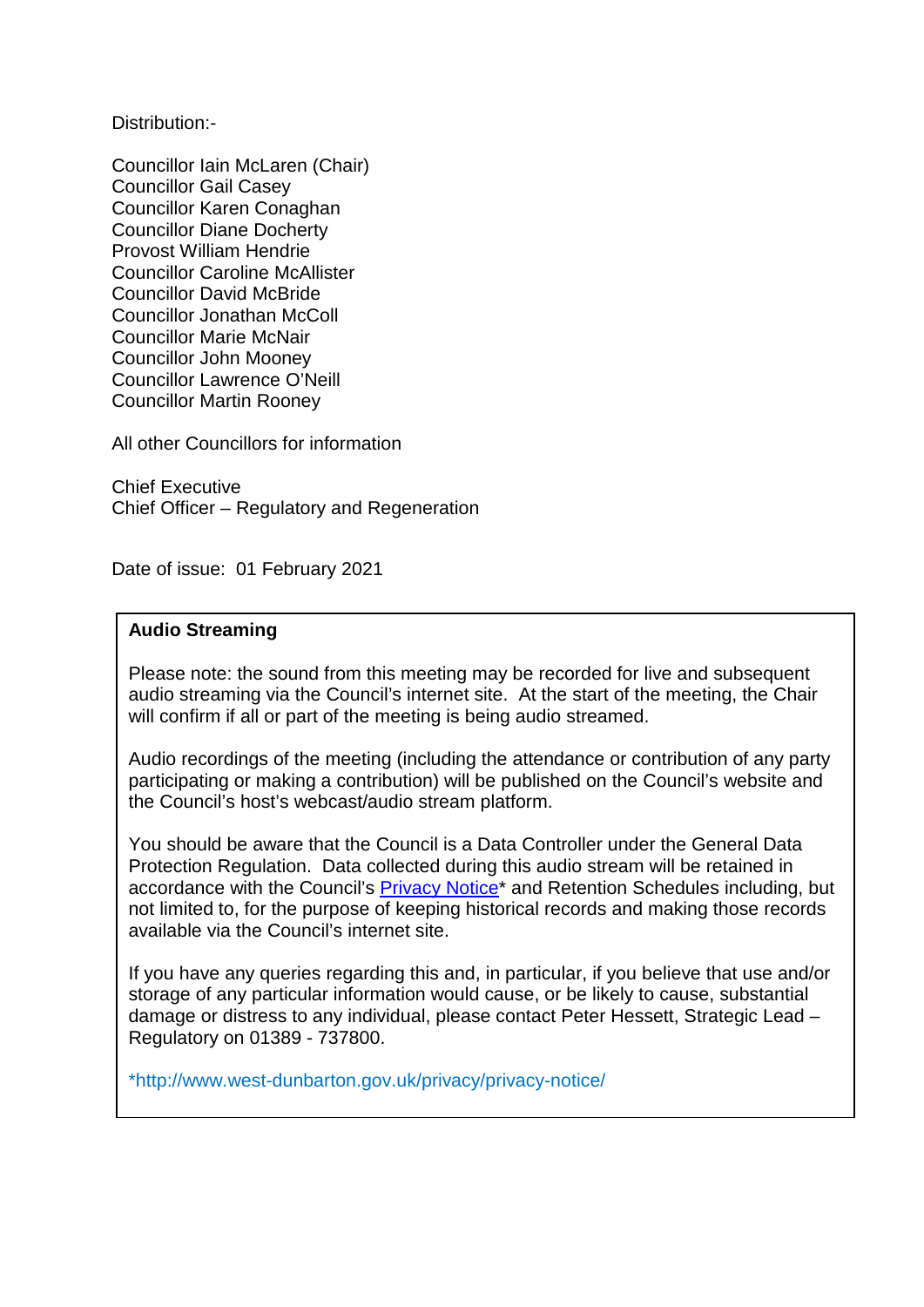#### **INFRASTRUCTURE, REGENERATION AND ECONOMIC DEVELOPMENT COMMITTEE**

#### **WEDNESDAY, 10 FEBRUARY 2021**

### **AGENDA**

#### **1 STATEMENT BY CHAIR – AUDIO STREAMING**

The Chair will be heard in connection with the above.

#### **2 APOLOGIES**

#### **3 DECLARATIONS OF INTEREST**

Members are invited to declare if they have an interest in any of the items of business on this agenda and the reasons for such declarations.

#### **4 MINUTES OF PREVIOUS MEETING 5 – 8**

Submit for approval as a correct record, the Minutes of Meeting of the Infrastructure, Regeneration and Economic Development Committee held on 18 November 2020.

#### **5 OPEN FORUM**

The Committee is asked to note that no open forum questions have been submitted by members of the public.

#### **6 UPDATE ON SITE AT MITCHELL WAY, ALEXANDRIA** *(To Follow)*

Submit report by the Chief Officer for Supply, Distribution and Property providing an update on discussions regarding the site at Mitchell Way, Alexandria.

#### **7 BUDGETARY CONTROL REPORT P9** 9-50

Submit report by the Chief Officer for Resources providing an update on the financial performance in Period 9 of those services under the auspices of the Infrastructure, Regeneration and Economic Development Committee.